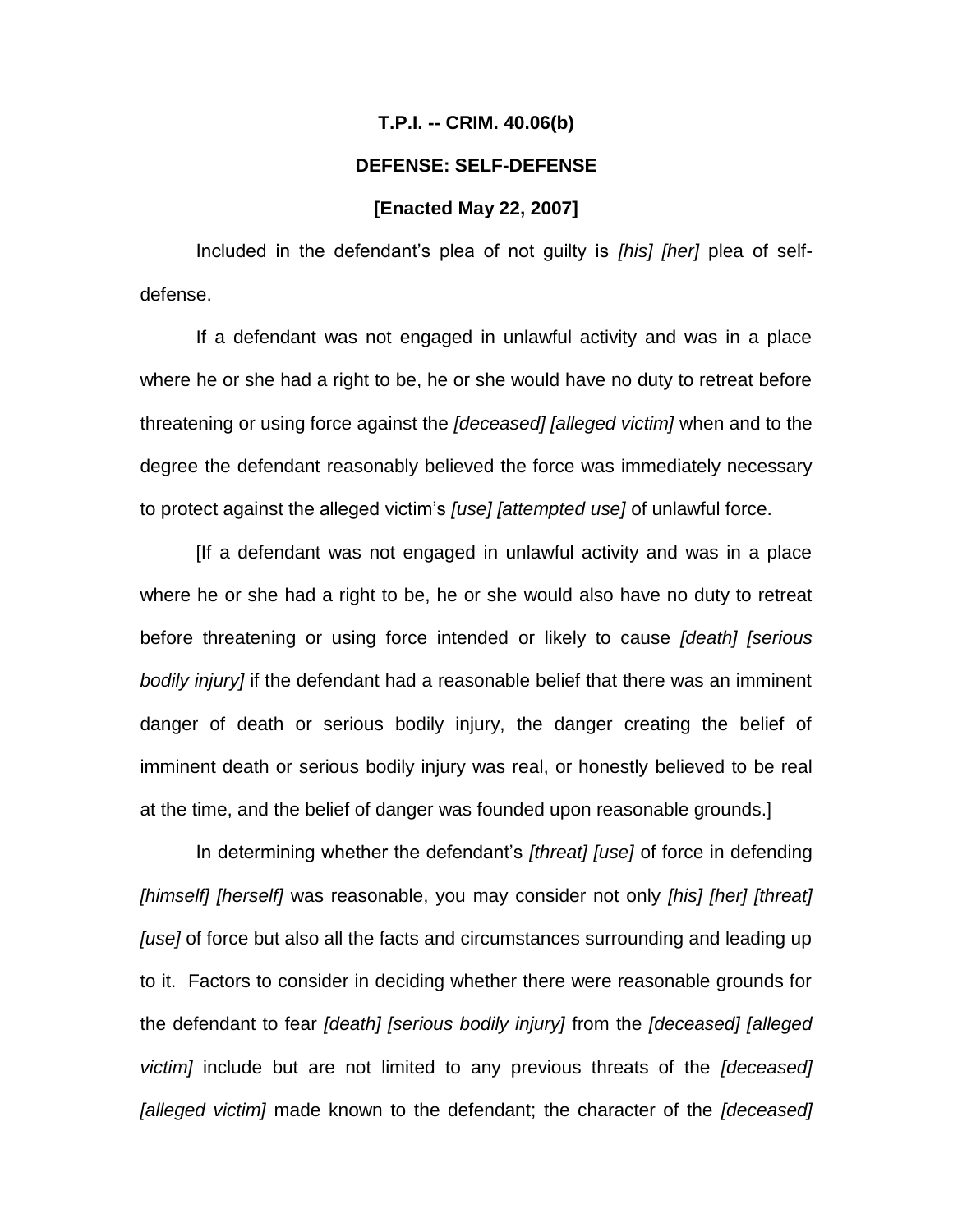*[alleged victim]* for violence, when known to the defendant; the animosity of the *[deceased] [alleged victim]* for the defendant, as revealed to the defendant by previous acts and words of the *[deceased] [alleged victim]*; and the manner in which the parties were armed and their relative strengths and sizes.

[If proof was offered by the defendant of a trait of character of the *[deceased] [alleged victim]* to show that the *[deceased] [alleged victim]* was the first aggressor, and proof was then offered by the State of a trait of character of the defendant to show that the defendant was the first aggressor, such proof offered by the State for that purpose can only be considered by you for the purpose of its effect, if any, in rebutting the defense proof that the *[deceased] [alleged victim]* was the first aggressor and that therefore the defendant acted in *[self-defense] [defense of a third person]*. It cannot be considered by you as evidence of *[his] [her]* predisposition to commit the offense for which *[he] [she]* is now on trial.]

[The *[threat] [use]* of force against the *[deceased] [alleged victim]* would not have been justified if the defendant provoked the *[deceased's] [alleged victim's] [use] [attempted use]* of unlawful force, unless the defendant abandoned the encounter or clearly communicated to the *[deceased] [alleged victim]* the intent to do so, and the *[deceased] [alleged victim]* nevertheless *[continued] [attempted]* to use unlawful force against the defendant.]

[The *[threat] [use]* of force against another is not justified if the defendant consented to the exact force *[used] [attempted]* by the other individual.]

[The *[threat] [use]* of force against another is not justified to resist a(n) *[arrest] [search] [stop and frisk] [halt at a roadblock]* that the defendant knows is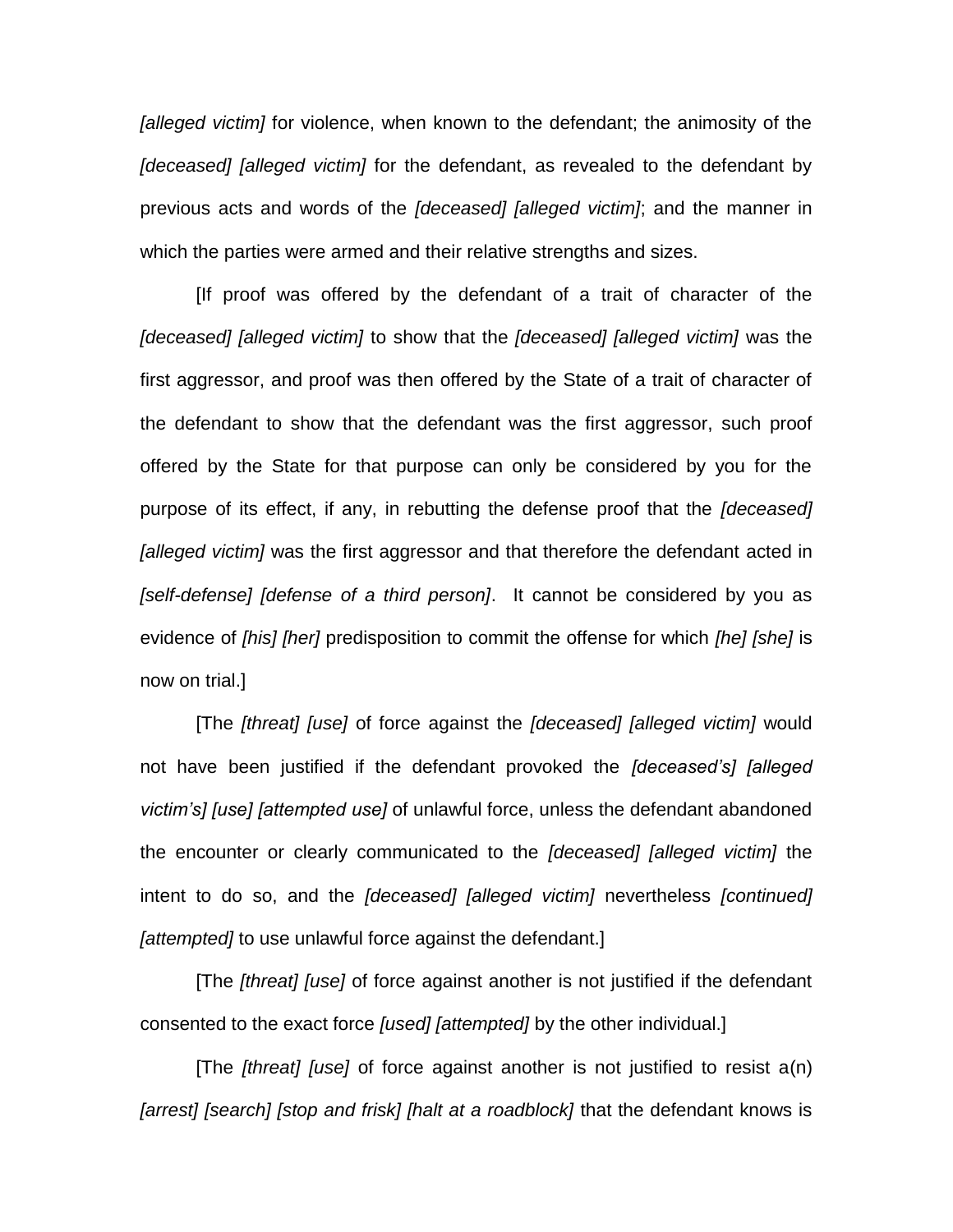being made by a law enforcement officer unless the law enforcement officer *[uses] [attempts to use]* greater force than necessary to make the *[arrest] [search] [stop and frisk] [halt]* and the defendant reasonably believes that the force is immediately necessary to protect against the law enforcement officer's *[use] [attempted use]* of greater force than necessary.]

[A defendant using force intended or likely to cause death or serious bodily injury within a *[residence] [business] [dwelling] [vehicle]* is presumed to have held a reasonable belief of imminent death or serious bodily injury to self, family, a member of the household or a person visiting as an invited guest when that force is used against another person who unlawfully and forcibly enters or has unlawfully and forcibly entered the *[residence] [business] [dwelling] [vehicle]*, and the defendant using defensive force knew or had reason to believe that an unlawful and forcible entry occurred.] [This presumption shall not apply if:

- (1) the *[deceased] [alleged victim]* against whom the force was used *[had the right to be in] [was a lawful resident of]* the *[residence] [business] [dwelling] [vehicle]*, such as an owner, lessee or titleholder [provided that the *[deceased] [alleged victim]* was not prohibited from entering the *[residence] [for offenses committed on or after 7/1/09: business] [dwelling] [occupied vehicle]* by *[an order of protection from domestic abuse] [a court order of no contact against the [deceased] [alleged victim]]*; or
- (2) the *[deceased] [alleged victim]* was attempting to remove a *[child] [grandchild] [person]* in the *[deceased's] [alleged victim's]* lawful custody or guardianship; or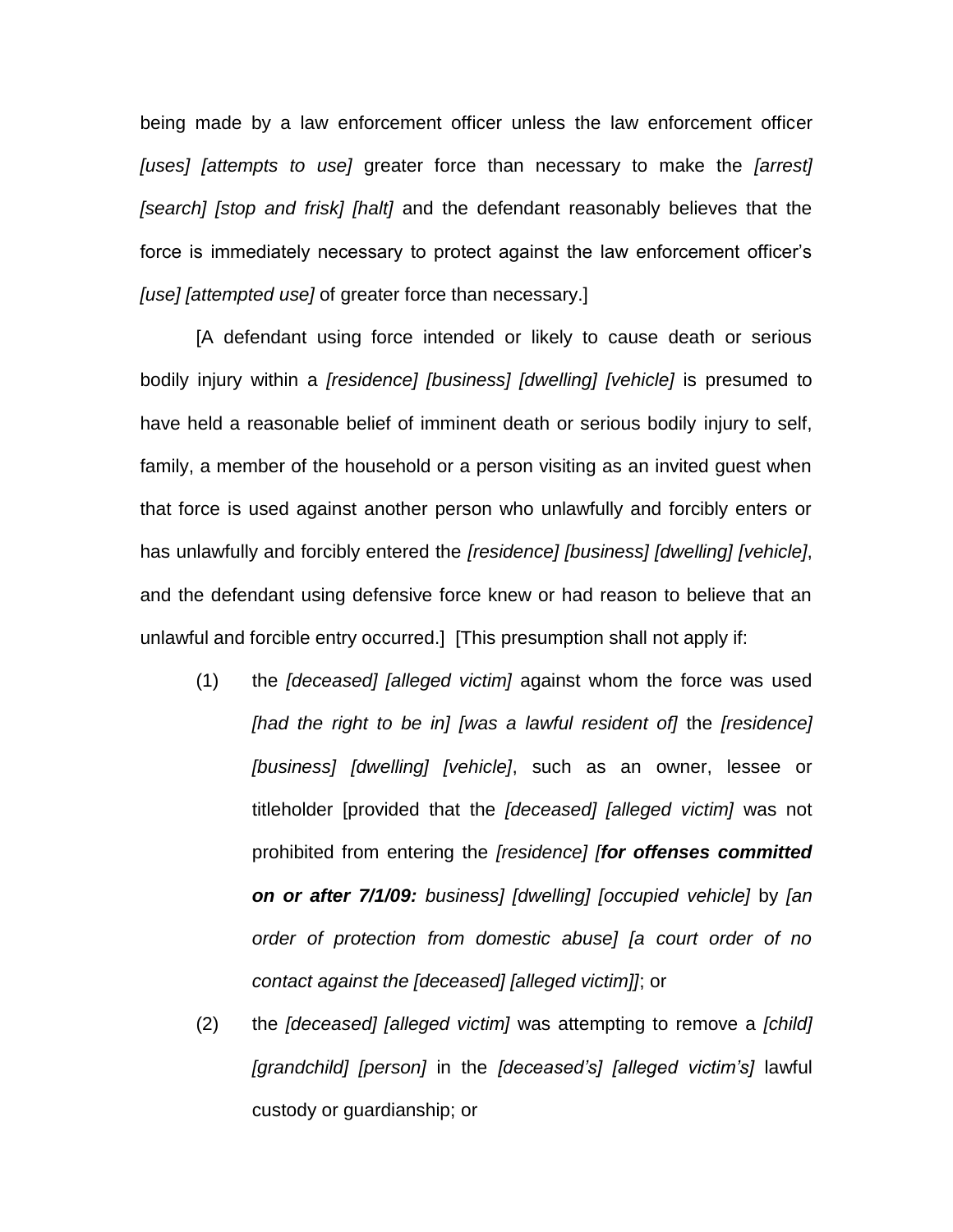- (3) the defendant was engaged in an unlawful activity, or was using the *[residence] [business] [dwelling] [occupied vehicle]* to further an unlawful activity; or
- (4) the *[deceased] [alleged victim]* was a law enforcement officer who entered or attempted to enter the *[residence] [business] [dwelling] [vehicle]* in the performance of his or her official duties, and identified himself or herself in accordance with any applicable law, or the defendant knew or reasonably should have known that the *[deceased] [alleged victim]* entering or attempting to enter was a law enforcement officer.] **[The word "business" was added by the legislature to become law 7/1/08]**

"Business" means a commercial enterprise or establishment owned by a person as all or part of such person's livelihood, or is under the owner's control or who is an employee or agent of the owner with responsibility for protecting persons and property and shall include the interior and exterior premises of such business.

["Dwelling" means a building or conveyance of any kind, including any attached porch, whether the building or conveyance is temporary or permanent, mobile or immobile, which has a roof over it, including a tent, and is designed for or capable of use by people.]

["Enter" means an intrusion of any part of the body; or an intrusion of any object in physical contact with the body or any object controlled by remote control, electronic or otherwise.]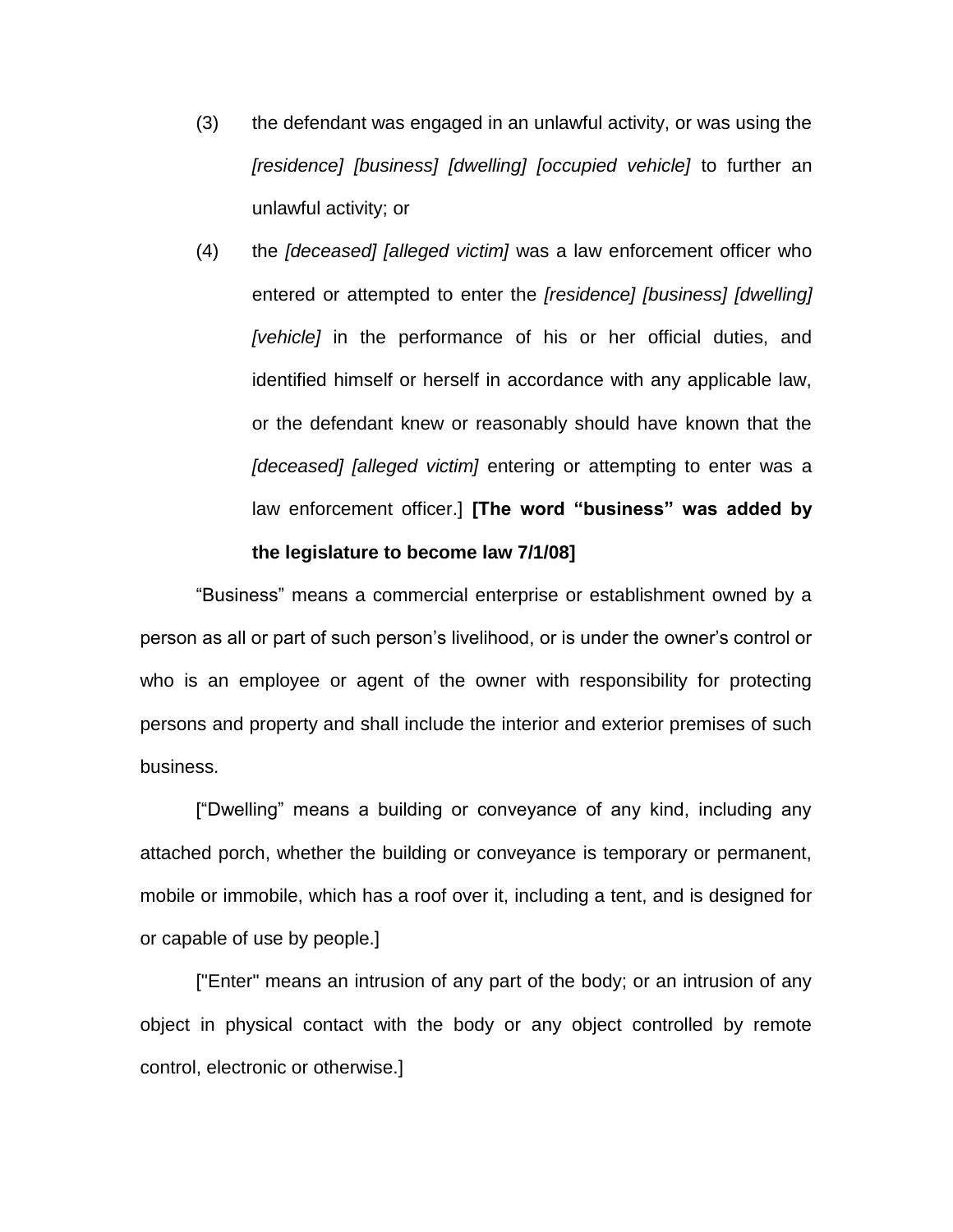"Force" means compulsion by the use of physical power or violence. AViolence@means evidence of physical force unlawfully exercised so as to damage, injure or abuse. Physical contact is not required to prove violence. [Unlawfully pointing a deadly weapon at an alleged victim is physical force directed toward the body of the victim.]

"Imminent" means near at hand; on the point of happening.

["Law enforcement officer" means an officer, employee or agent of government who has a duty imposed by law to:

- (A) Maintain public order; or
- (B) Make arrests for offenses, whether that duty extends to all offenses or is limited to specific offenses; and
- (C) Investigate the commission or suspected commission of offenses.]

["Residence" means a dwelling in which a person resides either temporarily or permanently, or is visiting as an invited guest, or any dwelling, building or other appurtenance within the curtilage of such residence. "Curtilage" means the area surrounding a dwelling that is necessary, convenient and habitually used for the family purposes and for those activities associated with the sanctity of a person's home.]

["Serious bodily injury" means bodily injury that involves a substantial risk of death; protracted unconsciousness; extreme physical pain; protracted or obvious disfigurement; or protracted loss or substantial impairment of a function of a bodily member, organ or mental faculty [**only for offenses committed on or after 7/1/09:** or a broken bone of a child who is eight (8) [**only for offenses**